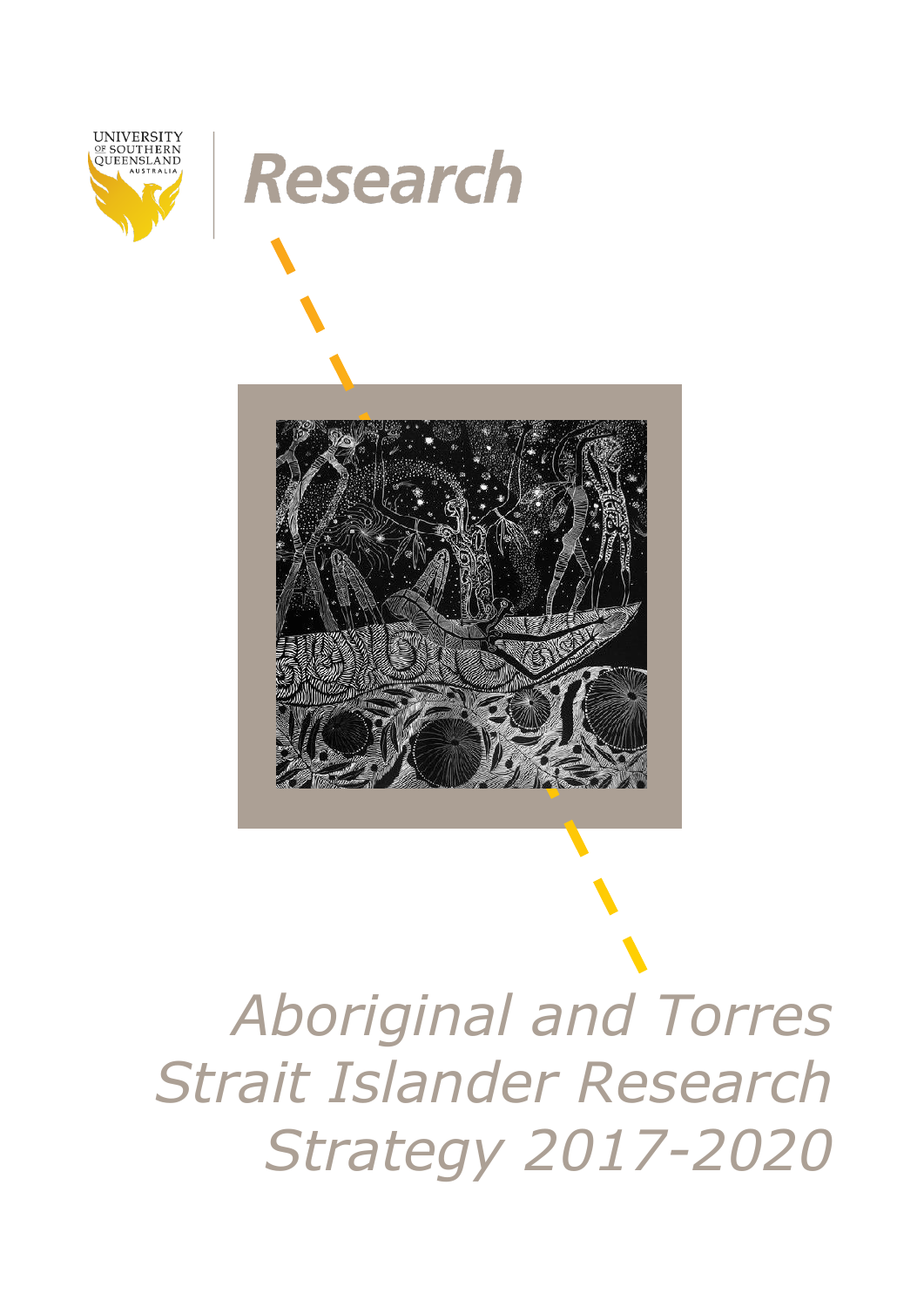### *"Spirit Ark" by Arone Meeks*



*Linocut, printed in black ink from one block, . Edition of 35. Paper: Hahnemule 350gsm alpha rayon, (Germany) Ink type: Van Son (Holland)*

*© Arone Meeks/Licensed by Viscopy, 2016*

### **Artwork Story (written by Arone Meeks):**

*This work is based on navigation by the stars, the boat being both a symbolic vehicle to travel back to the dreaming in and a connection with country, spirit and place. Contained within this vessel are elements of my childhood - the figure with three dillybags, a guiding light (far left), my mother (far right) and the three mangrove men figures. These designs, like those below the boat in the water, are location markers. They talk of the dugong seagrasses, irukandji jellyfish, sea cucumbers and the spawning coral.*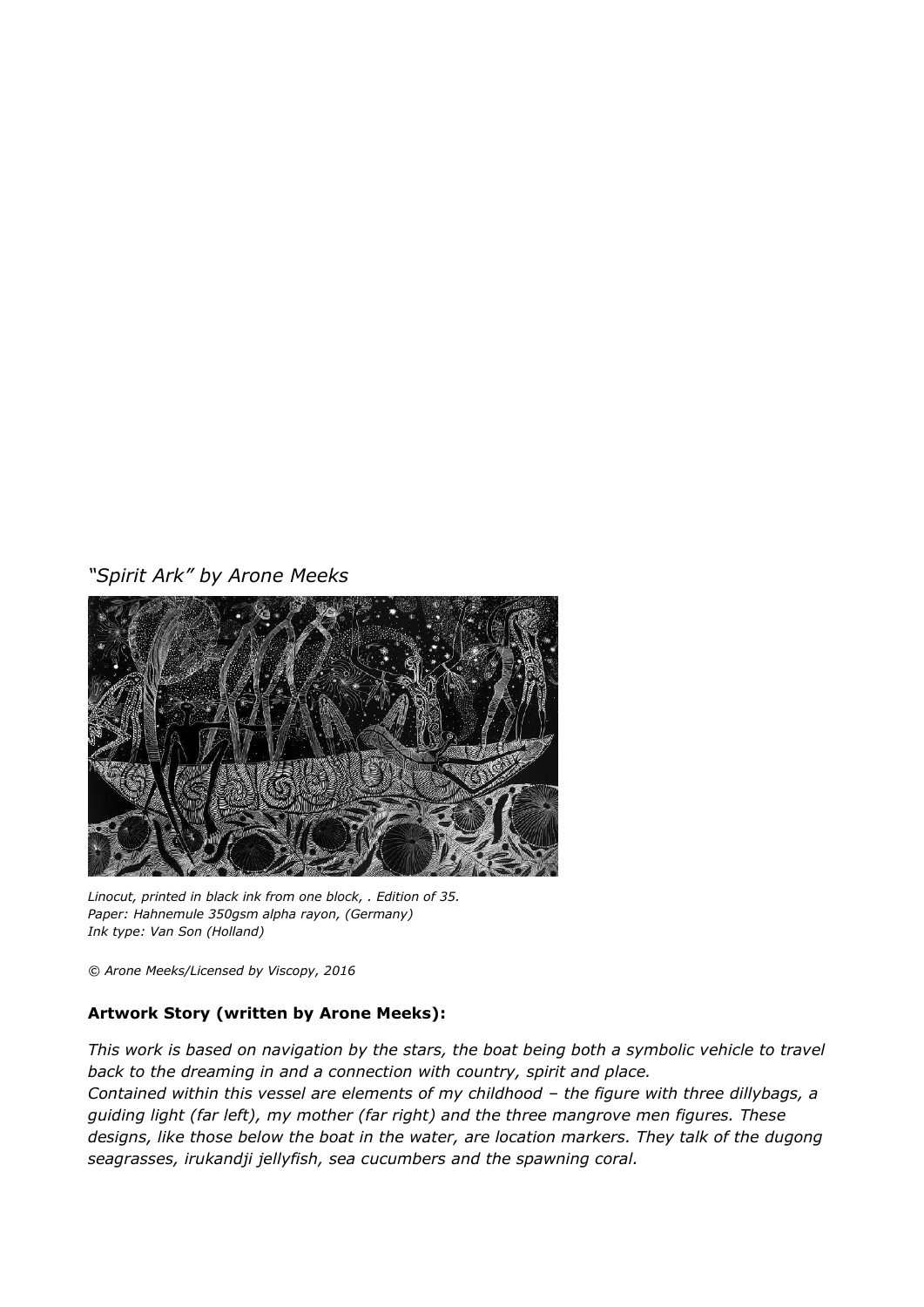# **Table of Contents**

| Undertake research of relevance to Aboriginal and Torres Strait Islander peoples and communities7 |  |
|---------------------------------------------------------------------------------------------------|--|
|                                                                                                   |  |
|                                                                                                   |  |
|                                                                                                   |  |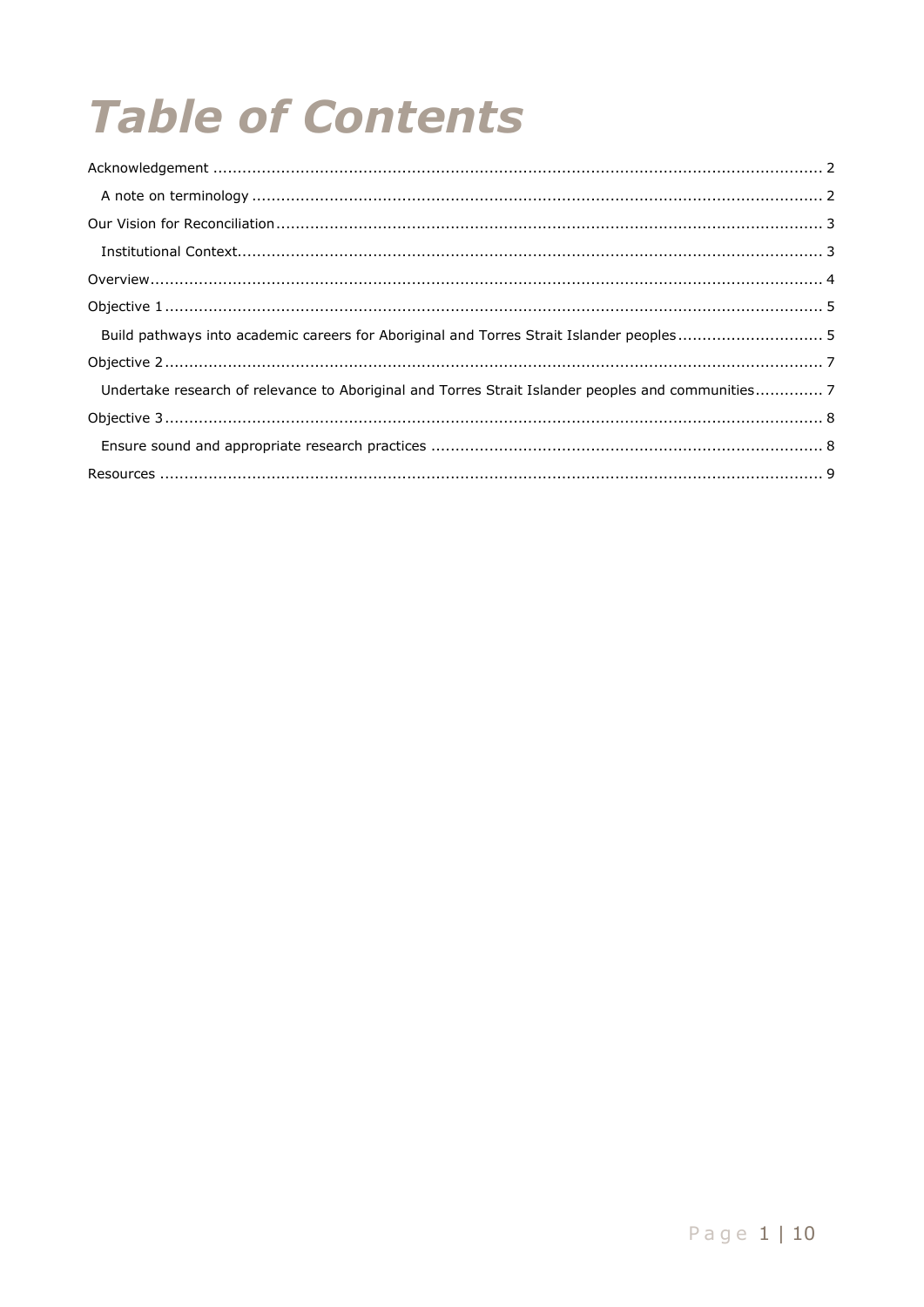# <span id="page-3-0"></span>*Acknowledgement*

We acknowledge and honour the Giabal and Jarowair peoples of the Toowoomba area; the Jagera, Yuggera and Ugarapul peoples of the Springfield and Ipswich areas; the Kambuwal peoples of the Stanthorpe area; and the Eora peoples of Sydney as the Traditional Owners and Custodians of the lands and waterways where the University of Southern Queensland is located.

Further, we acknowledge the cultural diversity of all Aboriginal and Torres Strait Islander peoples and pay respect to Elders past, present and future.

We celebrate the continuous living cultures of First Australians and acknowledge the important contributions Aboriginal and Torres Strait Islander people have and continue to make in Australian society.

The University respects and acknowledges our Aboriginal and Torres Strait Islander students, staff, Elders and Indigenous visitors who come from many nations.

#### <span id="page-3-1"></span>**A NOTE ON TERMINOLOGY**

In developing this document, USQ has sought to use culturally appropriate terminology and terms acceptable to Aboriginal and Torres Strait Islander communities as a sign of respect for Aboriginal and Torres Strait Islander peoples and cultures.

Reference should be made to the *USQ Aboriginal and Torres Strait Islander Cultural Protocols.*

USQ welcomes feedback on what is considered acceptable and unacceptable in the use of language. (ResearchIntegrity@usq.edu.au)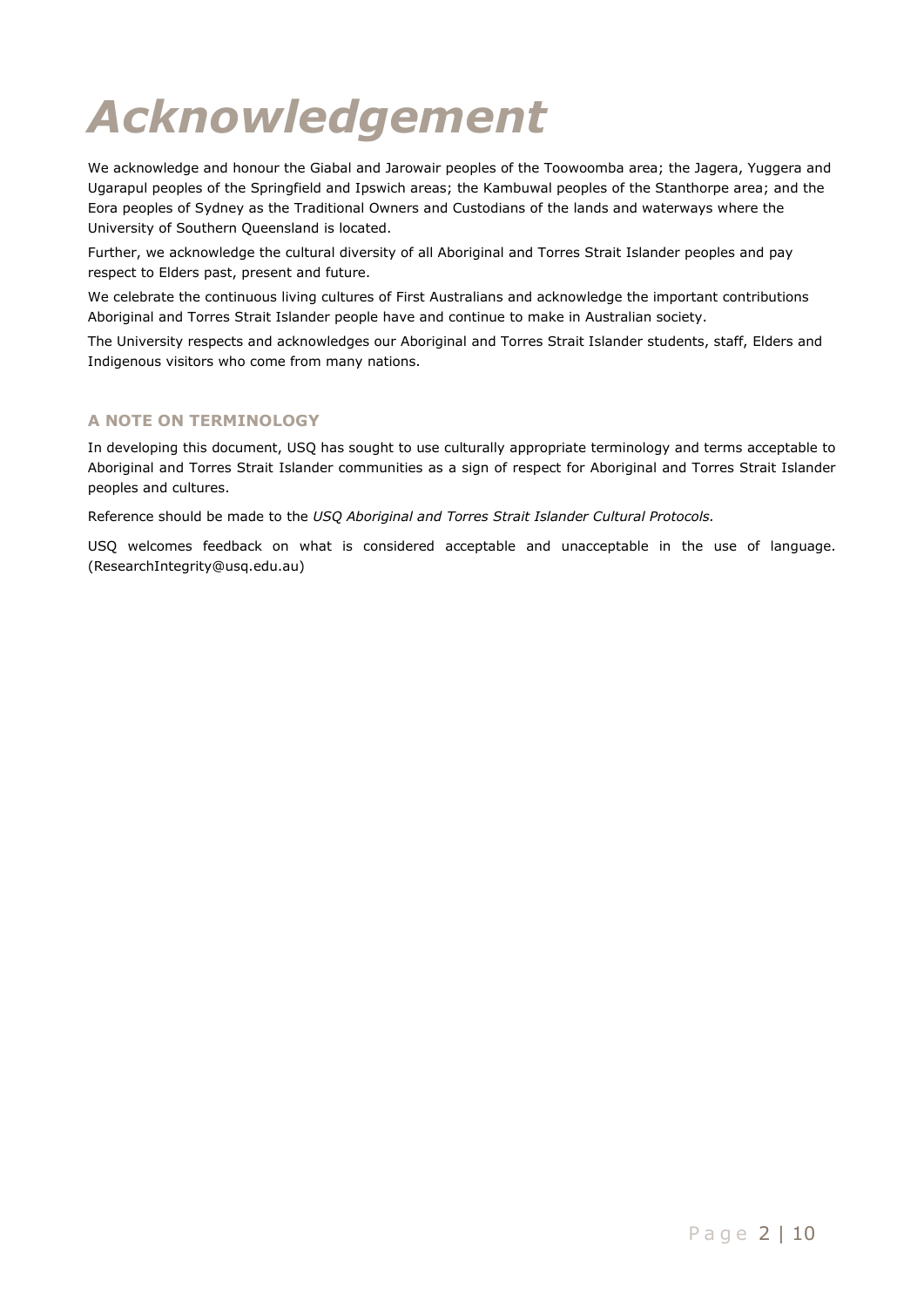## <span id="page-4-0"></span>*Our Vision for Reconciliation*

Through learning and teaching, research and community engagement activities, our Vision for Reconciliation is to support an Australia:

- where equity exists between Aboriginal and Torres Strait Islander peoples and other Australians in all areas including educational and employment attainment, life expectancy and quality of life; and
- where all Australians will acknowledge and celebrate the unique place of Aboriginal and Torres Strait Islander peoples in our society.

The University is committed to delivering high standards of research practice that contribute to the future strengthening and development of Aboriginal and Torres Strait Islander communities.

#### <span id="page-4-1"></span>**INSTITUTIONAL CONTEXT**

The Aboriginal and Torres Strait Islander Research Strategy has been developed to be read and considered with the relevant institutional documents including: *USQ Strategic Plan, USQ Research Plan, USQ Social Justice Strategic Plan, USQ Reconciliation Action Plan, University of Southern Queensland Enterprise Agreement, Aboriginal and Torres Strait Islander Career Development and Employment Strategy*, *USQ Workforce and Talent Management Plan, USQ Employment Equity and Diversity Strategy* and the *Aboriginal and Torres Strait Islander Employment Procedure*.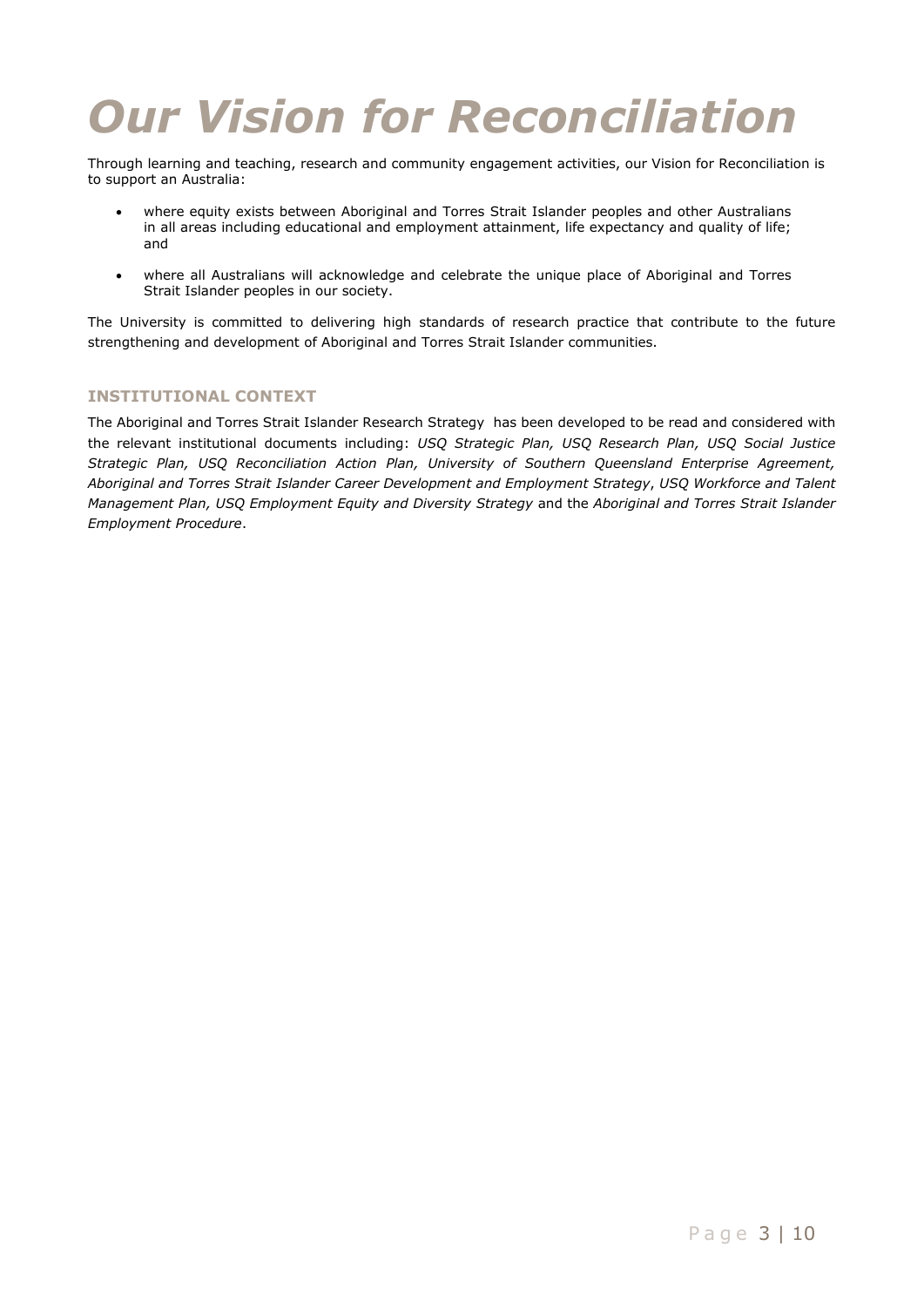### <span id="page-5-0"></span>*Overview*

As the Traditional Owners and Custodians of the lands, and with long and rich histories and cultures, Aboriginal and Torres Strait Islander peoples are recognised as having specific rights as Australia's First Peoples, and are fundamentally important within Australian society.

The Final Report of the Review of Higher Education Access and Outcomes for Aboriginal and Torres Strait Islander People published in 2012 identified the key role that university research and higher degree by research programs have in supporting the aspirations of Aboriginal and Torres Strait Islander peoples. The Report's recommendations included the need to:

- grow the number of Aboriginal and Torres Strait Islander academic staff with higher degrees by research qualifications as a basis for supporting future generations of Aboriginal and Torres Strait Islander people to access and succeed in higher education and the professions;
- build research capabilities relating to Aboriginal and Torres Strait Islander knowledge and perspectives as a basis to further enrich Australia's research profile; and
- increase opportunities and support for Aboriginal and Torres Strait Islander people and the research performed to ensure improved understanding, and to empower Aboriginal and Torres Strait Islander visions and voices.

The USQ Aboriginal and Torres Strait Islander Research Strategy outlines the aspirational research goals to support the USQ Reconciliation Action Plan. The research strategy demonstrates USQ's commitment to supporting Aboriginal and Torres Strait Islander research and researchers through:

- building opportunities, support and capability for the conduct of Aboriginal and Torres Strait Islander research, through appropriate training and professional development activities;
- building pathways into academic careers for Aboriginal and Torres Strait Islander people;
- ensuring the use of ethical and culturally appropriate research practices; and
- strengthening the relationships between Aboriginal and Torres Strait Islander peoples and the broader Australian community regarding research; and encouraging appropriate research partnerships that generate further opportunities for Aboriginal and Torres Strait Islander peoples and communities.

The strategies and framework described in the USQ Research Plan and the USQ Social Justice Strategic Plan support our vision for Aboriginal and Torres Strait Islander research. USQ is active in research that has particular relevance for Aboriginal and Torres Strait Islander communities, with the aim of improving the health and educational outcomes of Aboriginal and Torres Strait Islander children. In particular, USQ's Institute for Resilient Regions and the College for Indigenous Studies, Education and Research (CISER) provide immense scope for pursuing relevant research.

In terms of addressing the need to increase the capacity of Aboriginal and Torres Strait Islander peoples to undertake research, USQ has a history of supervising Aboriginal and Torres Strait Islander research students to completion. For instance, one of our academic staff received an Australian Award for<br>University Teaching Citation for Outstanding University Teaching Citation for Outstanding Contributions to Student Learning in recognition of their development of a culturally relevant supervisory relationship with Aboriginal research students – supporting student success, enabling aspirations to be realised and benefiting Aboriginal and Torres Strait Islander communities.

Through implementing the USQ Aboriginal and Torres Strait Islander Research Strategy, the University is ensuring it both supports its Vision for Reconciliation and positions its research and higher degree by research programs to be socially responsible and community relevant. The Strategy recognises and upholds the requirements of the Australian Code for the Responsible Conduct of Research and the National Statement on Ethical Conduct in Human Research, and the values articulated in Values and Ethics - Guidelines for Ethical Conduct in Aboriginal and Torres Strait Islander Health Research. In addition, it is underpinned by the principles of the Australian Institute of Aboriginal and Torres Strait Islander Studies (AIATSIS) Guidelines for Ethical Research in Australian Aboriginal and Torres Strait Islander Studies (GERAIS).

The USQ Aboriginal and Torres Strait Islander Research Strategy has been developed and designed in 2016 with the intention for the Strategy to be aligned with the University's Strategic Plan. This document, therefore, also serves as a basis for dialogue between the University and its communities on strategies for further improving benefits to Aboriginal and Torres Strait Islander peoples derived from the University's research and higher degree by research programs.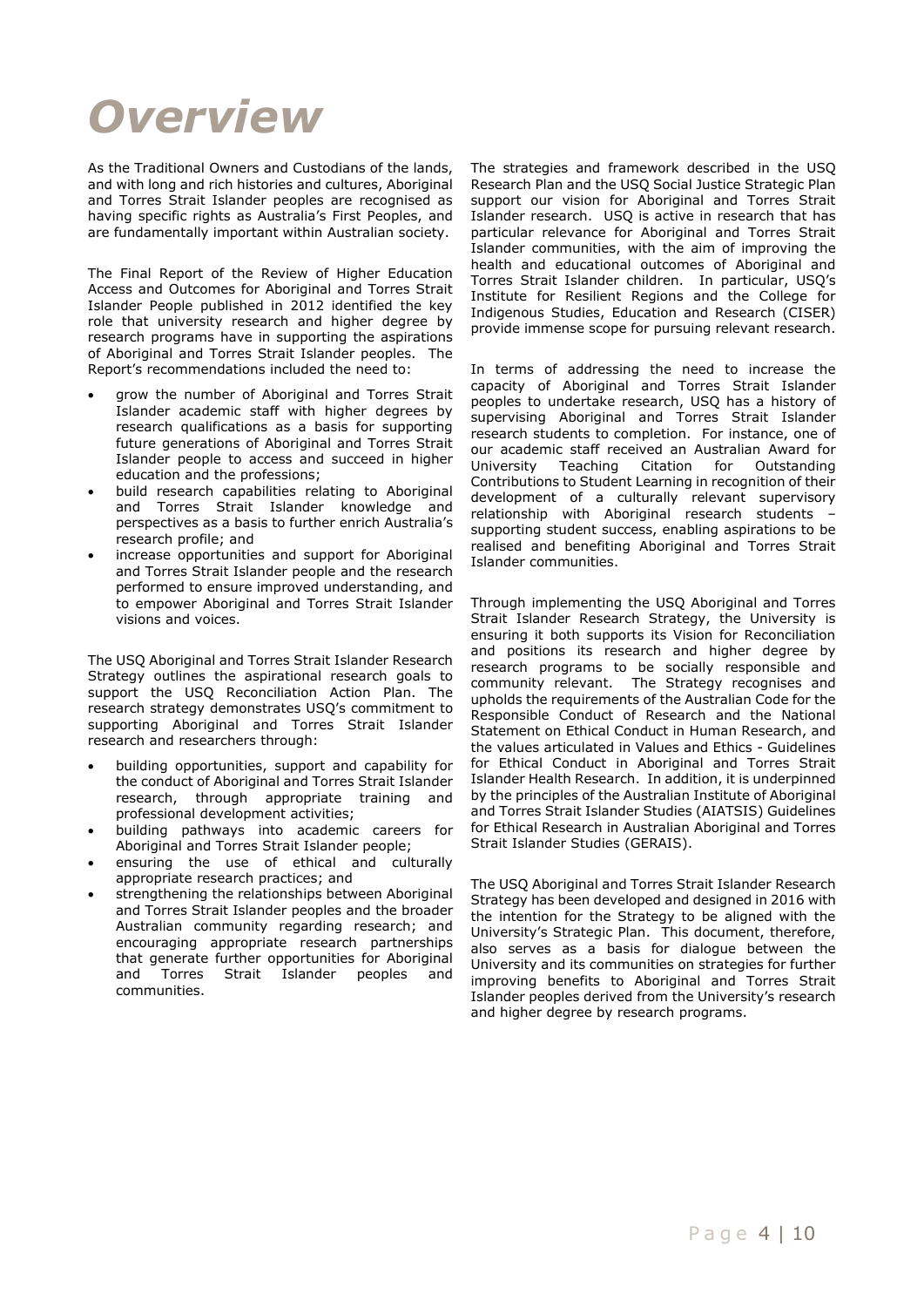# <span id="page-6-0"></span>*Objective 1*

### <span id="page-6-1"></span>**BUILD PATHWAYS INTO ACADEMIC CAREERS FOR ABORIGINAL AND TORRES STRAIT ISLANDER PEOPLES**

| <b>STRATEGY</b>                                                                                                                            | <b>ACTION AND TIMEFRAME</b>                                                                                                                                                                                                                                                                                                                 | <b>RESPONSIBILITY</b>                                                                                                   |
|--------------------------------------------------------------------------------------------------------------------------------------------|---------------------------------------------------------------------------------------------------------------------------------------------------------------------------------------------------------------------------------------------------------------------------------------------------------------------------------------------|-------------------------------------------------------------------------------------------------------------------------|
| Promote pathways into<br>higher degrees by<br>research (HDR) for<br>Aboriginal and Torres<br>Strait Islander people                        | Ensure development of marketing programs to<br>encourage enrolment in Higher Degree by Research<br>(HDR) programs by Aboriginal and Torres Strait Islander<br>students.                                                                                                                                                                     | <b>Executive Director</b><br>(Marketing & Student<br>Attraction) / Head,<br><b>CISER</b>                                |
|                                                                                                                                            | Ensure alignment with the USQ Aboriginal and Torres<br>Strait Islander Employment Policy and Procedure to<br>support Aboriginal and Torres Strait Islander education<br>and workforce participation objectives and enable<br>research training and career development opportunities<br>for Aboriginal and Torres Strait Islander employees. | Director (Human<br>Resources) / Head,<br><b>CISER</b>                                                                   |
|                                                                                                                                            | Ensure representation of USQ Aboriginal and Torres<br>Strait Islander employees in academic development<br>programs, including the Academic Professional<br>Development, Academic Development and Outside<br>Studies Program and Early Career Researcher Program.                                                                           | Director, (Human<br>Resources) / Associate<br>Director, (Program<br>Quality and<br>Enhancement) / Head,<br><b>CISER</b> |
| <b>Expand opportunities</b><br>for access and success<br>by Aboriginal and<br>Torres Strait Islander<br>people to enrol in HDR<br>programs | Implement the promotional strategy for the award of<br>HDR Scholarships at USQ to include encouragement of<br>applications from Aboriginal and Torres Strait Islander<br>students.                                                                                                                                                          | Director (Research<br>Training &<br>Development) /<br>Research Graduate<br><b>Studies Student</b><br>Manger             |
|                                                                                                                                            | Provide assistance in the application process for a HDR<br>Scholarship by Aboriginal and Torres Strait Islander HDR<br>students undertaking postgraduate research in<br>Aboriginal and Torres Strait Islander issues, who have<br>demonstrated a commitment to their research<br>endeavours.                                                | Director (Research<br>Training &<br>Development) /<br>Research Graduate<br>Studies Student<br>Manager                   |
|                                                                                                                                            | Review existing support strategies for Aboriginal and<br>Torres Strait Islander research students and identify and<br>address any outstanding needs.                                                                                                                                                                                        | Director (Student<br>Services and Social<br>Justice) / Head, CISER                                                      |
| Improve capability for<br>the supervision of<br>Aboriginal and Torres<br><b>Strait Islander HDR</b><br>students                            | Incorporate the relevant professional development in<br>line with USQ's Aboriginal and Torres Strait Islander<br>Cultural Competency Framework into Research<br>Supervisor Training.                                                                                                                                                        | Director (Research<br>Training &<br>Development)/ Director<br>(Human Resources) /<br>Head, CISER                        |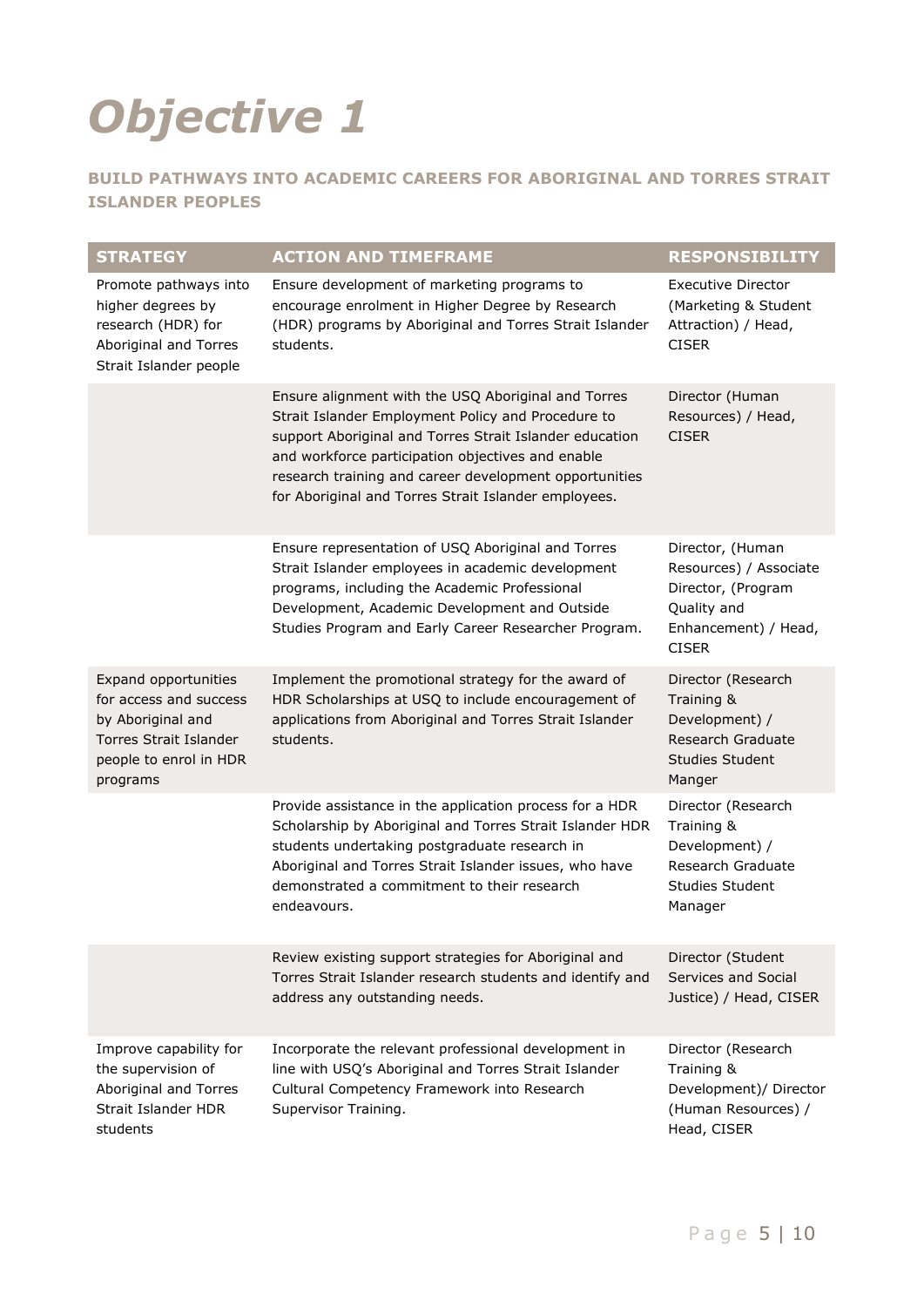|                                                                                                                              | Ensure flexible leave arrangements for cultural reasons<br>for Aboriginal and Torres Strait Islander HDR students.<br>Staff members who are studying will refer to the current<br>EB Agreement for entitlements (Aboriginal and Torres<br>Strait Islander Cultural and Ceremonial Leave) and<br>contact their supervisor for advice.<br>HDR students will contact their Supervisor and cases will<br>be addressed on an individual basis with the Research<br>Graduate Studies Student Manager. | Director (Research<br>Training &<br>Development) /<br>Research Graduate<br>Studies Student<br>Manager / Director<br>(Human Resources) |
|------------------------------------------------------------------------------------------------------------------------------|-------------------------------------------------------------------------------------------------------------------------------------------------------------------------------------------------------------------------------------------------------------------------------------------------------------------------------------------------------------------------------------------------------------------------------------------------------------------------------------------------|---------------------------------------------------------------------------------------------------------------------------------------|
|                                                                                                                              | Encourage co-supervision by Aboriginal and Torres Strait<br>Islander supervisors on appropriate research topics.                                                                                                                                                                                                                                                                                                                                                                                | DVC (R&I)                                                                                                                             |
|                                                                                                                              | Establish and develop new partnerships with Aboriginal<br>and Torres Strait Islander community groups to facilitate<br>the co-supervision of Aboriginal and Torres Strait<br>Islander research students.                                                                                                                                                                                                                                                                                        | DVC (R&I) / Head,<br><b>CISER</b>                                                                                                     |
| Encourage high<br>performing Aboriginal<br>and Torres Strait<br>Islander HDR students<br>to seek employment at<br><b>USQ</b> | Support the objectives of the USQ Aboriginal and Torres<br>Strait Islander Employment Policy and Procedure<br>through the development of effective and supportive<br>recruitment procedures including placement of<br>Aboriginal and Torres Strait Islander HDR students in a<br>range of internships.                                                                                                                                                                                          | Director (Human<br>Resources)                                                                                                         |
|                                                                                                                              | Develop an Indigenous Visiting Scholar program to<br>provide on-going expertise, support and momentum to<br>Aboriginal and Torres Strait Islander research<br>development.                                                                                                                                                                                                                                                                                                                      | Senior DVC / Director<br>(Human Resources) /<br>Head, CISER                                                                           |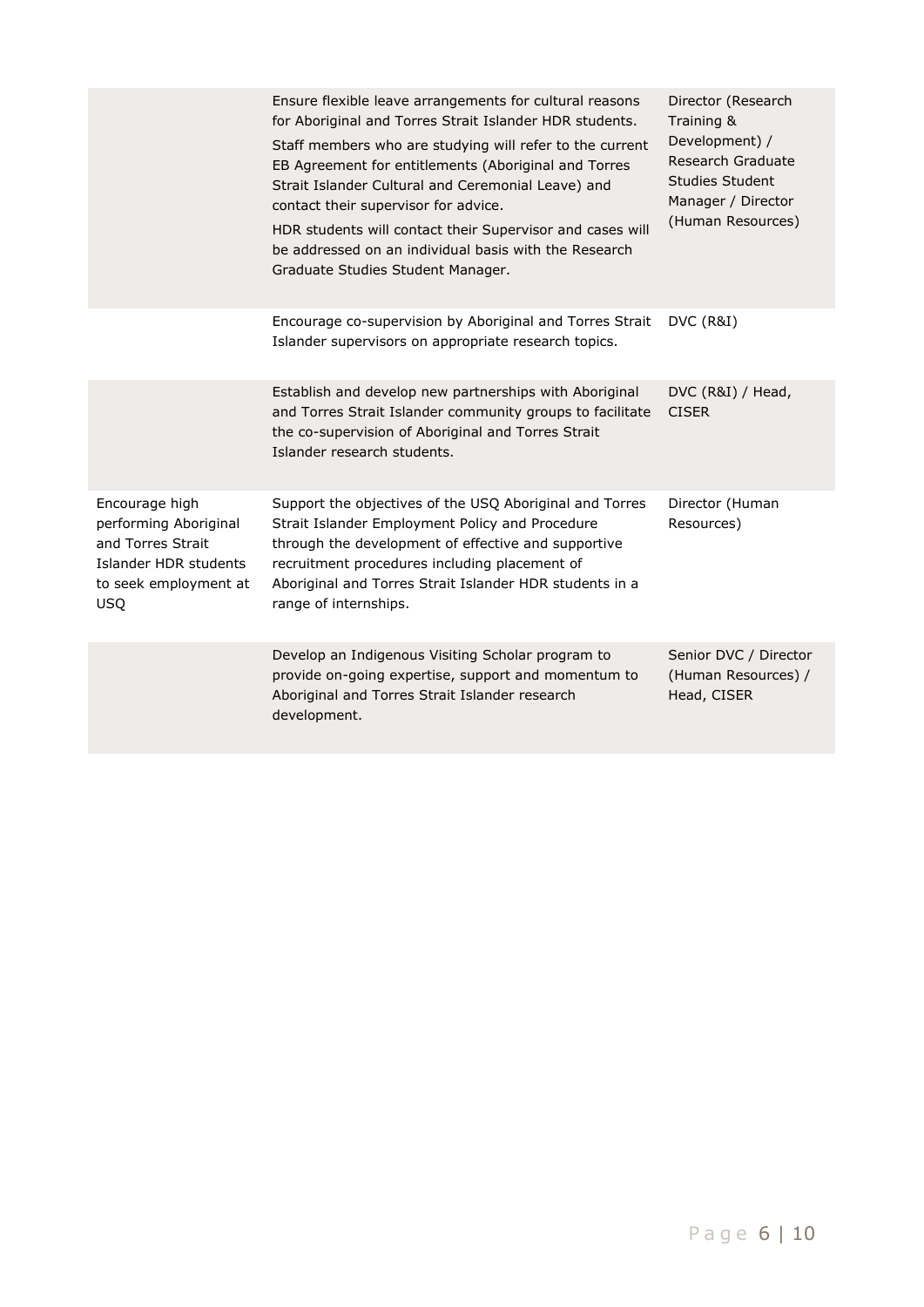# <span id="page-8-0"></span>*Objective 2*

### <span id="page-8-1"></span>**UNDERTAKE RESEARCH OF RELEVANCE TO ABORIGINAL AND TORRES STRAIT ISLANDER PEOPLES AND COMMUNITIES**

| <b>STRATEGY</b>                                                                                                                                | <b>ACTION AND TIMEFRAME</b>                                                                                                                                                                                                                                                                                                                                                                                                        | <b>RESPONSIBILITY</b>                                            |
|------------------------------------------------------------------------------------------------------------------------------------------------|------------------------------------------------------------------------------------------------------------------------------------------------------------------------------------------------------------------------------------------------------------------------------------------------------------------------------------------------------------------------------------------------------------------------------------|------------------------------------------------------------------|
| Encourage and support<br>research projects that<br>are of relevance to<br>Aboriginal and Torres<br>Strait Islander peoples<br>and communities  | Build on existing projects and research strengths within<br>USQ to initiate research directions that address gaps,<br>particularly those identified by Aboriginal and Torres<br>Strait Islander communities.                                                                                                                                                                                                                       | DVC (R&I) / Head,<br><b>CISER</b>                                |
|                                                                                                                                                | Allocate at least one HDR scholarship annually to<br>suitable applicants who identify as an Aboriginal or<br>Torres Strait Islander or propose a research project of<br>direct relevance to Aboriginal or Torres Strait Islander<br>issues.                                                                                                                                                                                        | Director (Research<br>Training &<br>Development)                 |
|                                                                                                                                                | Provide support for research and scholarships within the<br>College for Indigenous Studies, Education and Research.                                                                                                                                                                                                                                                                                                                | SDVC / Head, CISER                                               |
| Strengthen<br>relationships that<br>support research of<br>relevance to Aboriginal<br>and Torres Strait<br>Islander peoples and<br>communities | Engage with Aboriginal and Torres Strait Islander<br>communities through existing USQ relationships (such<br>as Elders & Valued Persons Advisory Board, the<br>Aboriginal and Torres Strait Islander Employee Network,<br>and Aboriginal and Torres Strait Islander students)<br>regarding Aboriginal and Torres Strait Islander research<br>needs.                                                                                | DVC (R&I) / Head,<br>CISER / Director,<br><b>Human Resources</b> |
|                                                                                                                                                | Build the basis for relevant research partnerships with<br>other universities, particularly within the Regional<br>Universities' Network (RUN).                                                                                                                                                                                                                                                                                    | DVC (R&I)                                                        |
| Promote Aboriginal and<br><b>Torres Strait Islander</b><br>research and<br>researchers                                                         | Regularly promote Aboriginal and Torres Strait Islander<br>research and researchers both internally and externally.                                                                                                                                                                                                                                                                                                                | Director (Corporate<br>Communications and<br>Public Relations)   |
|                                                                                                                                                | Continue to promote positive role models and encourage<br>Aboriginal and Torres Strait Islander community and<br>academic leadership, including:<br>continuing to present the annual Alumnus of the<br>$\bullet$<br>Year - Indigenous Service Award as part of the<br>annual USQ Alumni Awards.<br>investigate the introduction of a new award -<br>$\bullet$<br>USQ Aboriginal and Torres Strait Islander<br>Alumnus of the Year. | DVC (S&C) / DVC (AS)<br>/ Head, CISER                            |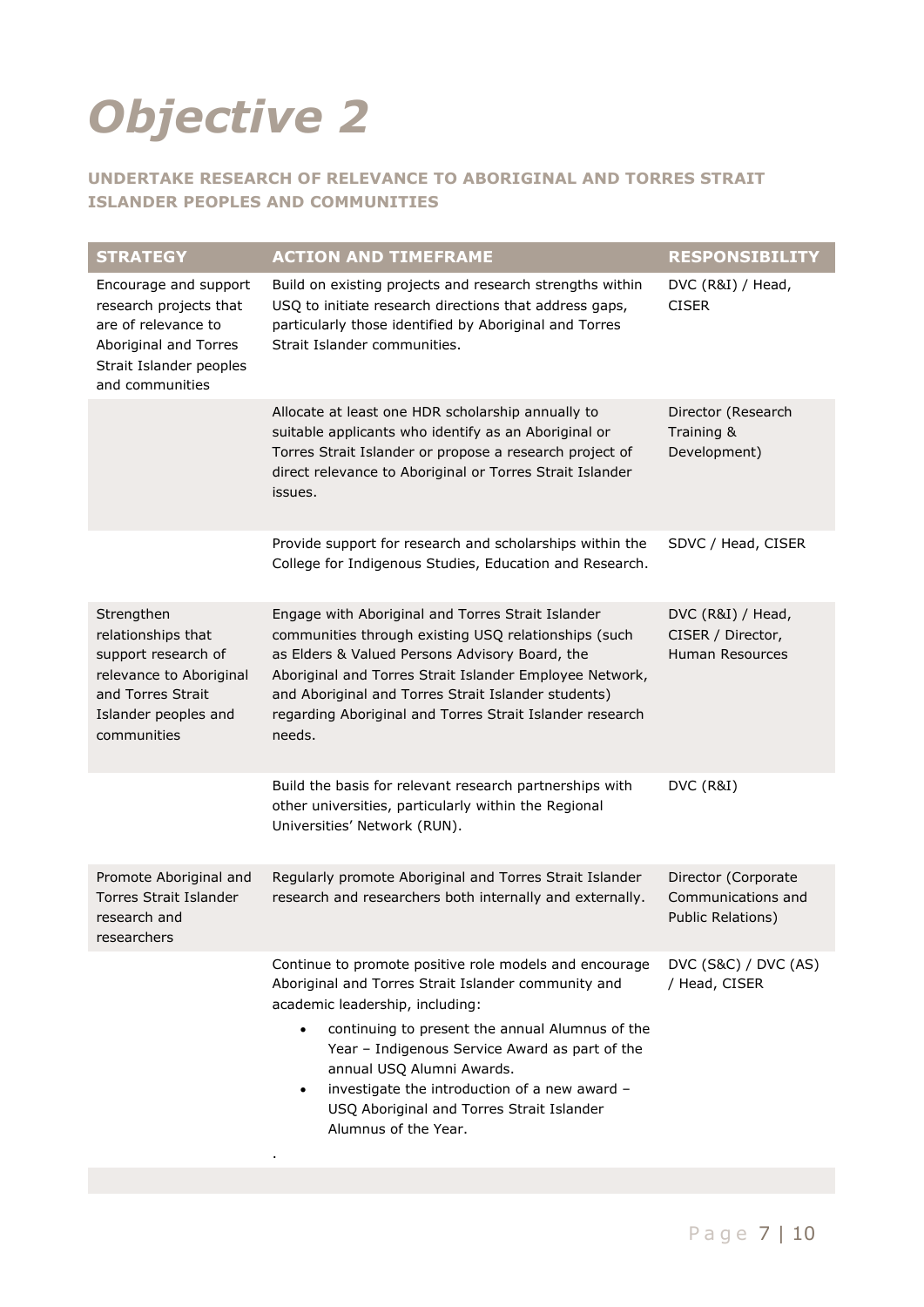# <span id="page-9-0"></span>*Objective 3*

### <span id="page-9-1"></span>**ENSURE SOUND AND APPROPRIATE RESEARCH PRACTICES**

| <b>STRATEGY</b>                                                                                                   | <b>ACTION AND TIMEFRAME</b>                                                                                                                                                                                                                                                                                                                                                                                                                                                                                               | <b>RESPONSIBILITY</b>                                                                                                                                          |
|-------------------------------------------------------------------------------------------------------------------|---------------------------------------------------------------------------------------------------------------------------------------------------------------------------------------------------------------------------------------------------------------------------------------------------------------------------------------------------------------------------------------------------------------------------------------------------------------------------------------------------------------------------|----------------------------------------------------------------------------------------------------------------------------------------------------------------|
| Encourage best practice<br>in Aboriginal and Torres<br>Strait Islander research<br>and research training          | Develop and deliver training in research methodologies<br>and processes for ethics approvals that satisfy the<br>requirements of academic and Aboriginal and Torres<br>Strait Islander communities. This may include drawing<br>on methodologies (such as participatory action research)<br>that maximise the benefits of the involvement of<br>Aboriginal and Torres Strait Islander peoples and<br>communities from the perspective of both the<br>participants and the research project itself.                        | Director (Office of<br>Research) / Manager,<br>Research Integrity &<br>Ethics / Head, CISER /<br><b>Associate Deans</b><br>(Research and<br>Research Training) |
|                                                                                                                   | Ensure that policies, procedures, application/approval<br>processes and practices reflect good research ethics as<br>outlined in the Values and Ethics - Guidelines for Ethical<br>Conduct in Aboriginal and Torres Strait Islander Health<br>Research, Australian Institute of Aboriginal and Torres<br>Strait Islander Studies (AIATSIS) Guidelines for Ethical<br>Research in Australian Aboriginal and Torres Strait<br>Islander Studies (GERAIS) and the National Statement<br>on Ethical Conduct in Human Research. | Director (Office of<br>Research) / Manager,<br>Research Integrity &<br>Ethics                                                                                  |
|                                                                                                                   | Maintain the inclusion of expertise in Aboriginal and<br>Torres Strait Islander research to the membership of the<br>USQ Human Research Ethics Committee (HREC) in<br>accordance with section 5.1.29 of the National<br>Statement on Ethical Conduct in Human Research,<br>2007(NSECHR).                                                                                                                                                                                                                                  | Director (Office of<br>Research) / Manager,<br>Research Integrity &<br>Ethics / HREC Chair                                                                     |
| Strengthen<br>relationships with<br>Aboriginal and Torres<br>Strait Islander<br>communities regarding<br>research | Maintain channels for two-way communication between<br>the University and local Aboriginal and Torres Strait<br>Islander communities, including through the Elders &<br>Valued Persons Advisory Board and the Aboriginal and<br>Torres Strait Islander Employee Network.                                                                                                                                                                                                                                                  | Vice-Chancellor / DVC<br>(R&I) / Executive<br>Directors of Research<br>Institutes / Head,<br>CISER / Director,<br><b>Human Resources</b>                       |